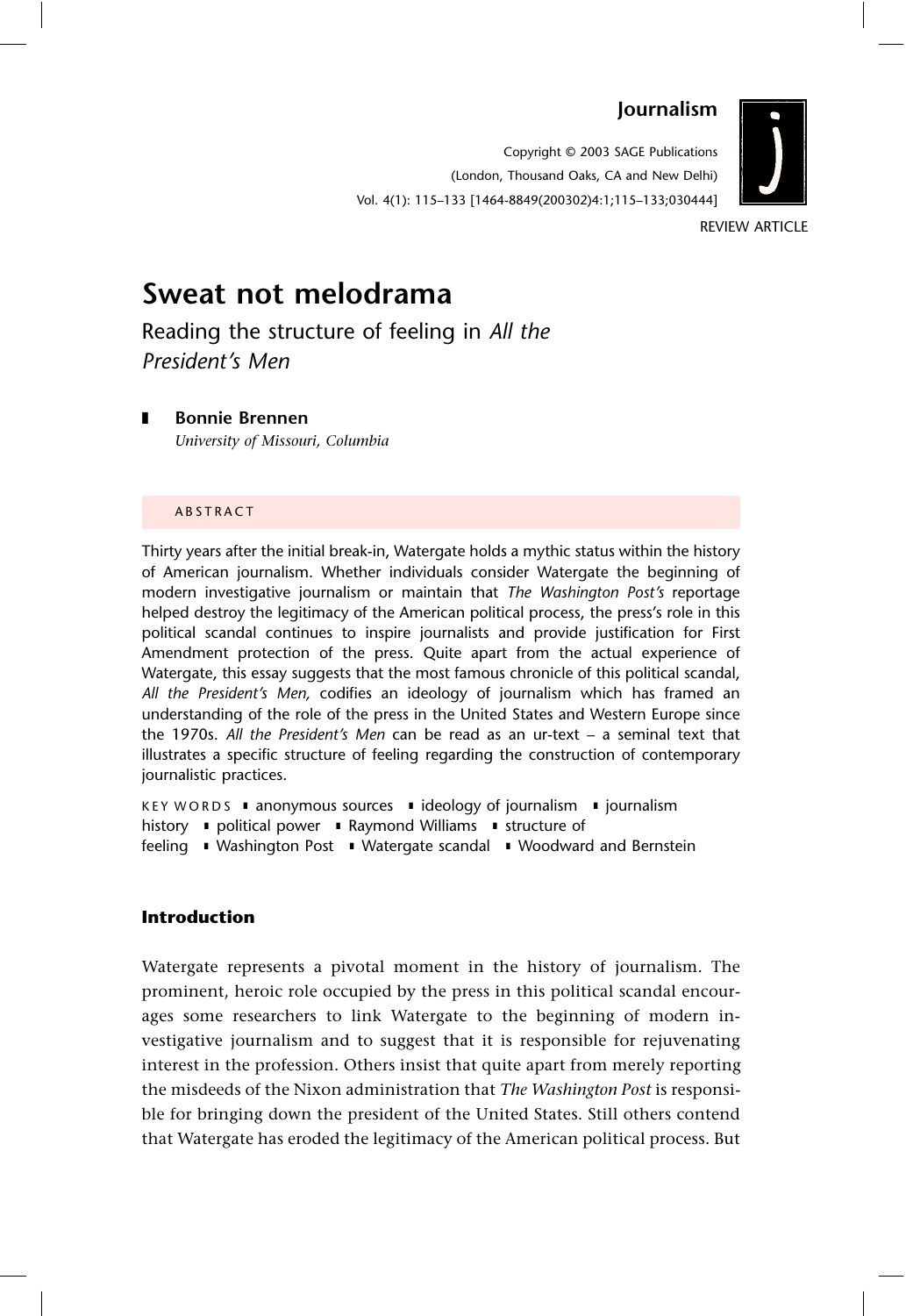whatever each individual assessment of Watergate may be, the political scandal was a 'gross abuse of power' (Miller, 1974: 324) that resulted in the disgrace and resignation of a president of the United States and the incarceration of more than 40 individuals connected with his administration.

The legacy of Watergate is a topic of continued speculation. In *Watergate in American Memory*, Michael Schudson finds that the political scandal of Watergate has now reached mythic status that helps to justify the continued First Amendment protection of an increasingly prominent media. For Schudson, the saga of Watergate both inspires practitioners of investigative reporting and empowers the enemies of an independent press (Schudson, 1992: 24).

Benjamin C. Bradlee, who was the executive editor of *The Washington Post* during the Watergate era, suggests that the main lesson of Watergate for politicians is: 'Don't get caught' (Bradlee, 1995: 383). Bradlee opines that unfortunately, politicians haven't learned that lesson yet. Bob Woodward, who with Carl Bernstein covered Watergate from its inception, maintains that the 'narcotic of presidential power' (Woodward, 1999: 515) has erroneously persuaded Nixon's successors, Ford, Reagan, Carter, Bush and Clinton that they would not be held accountable for their abuses of power. In his study of the legacy of Watergate, Woodward seems surprised to learn that Nixon's successors have not understood the effects of the scandal or the importance of a president sharing all relevant information with the press regarding any issue or activity that might be construed as questionable. The pervasiveness of the Watergate scandal is also apparent in words and phrases that have been added to the popular discourse including: 'cover-up', 'stonewall', 'smoking gun', 'I am not a crook' and the 'gate' suffix now used to describe a variety of government missteps.

Thirty years after the break-in, Watergate remains a topic of continued commentary and debate. As of 25 June 2002, the internet bookstore Amazon.com lists 229 books written about Watergate. These offerings include a variety of texts by individuals such as Richard Nixon, H. R. Haldeman, John D. Ehrlichman, G. Gordon Liddy, John Dean and E. Howard Hunt, all of whom once played a central role in the political scandal. Yet, the most famous chronicle of Watergate remains Carl Bernstein and Bob Woodward's *All the President's Men* (*Houston Chronicle Interactive*, 1997)*.* First published at the height of Watergate in 1974, *All the President's Men* chronicles the hard work, diligence and persistence of *Washington Post* reporters Woodward and Bernstein in uncovering the governmental conspiracy that President Richard Nixon originally called a third-rate burglary. The bestseller topped the charts for five months in 1974 and helped to make folk heroes out of its authors. *Playboy* paid \$30,000 to run prepublication excerpts in two of its issues and Robert Redford bought the screen rights for \$450,000 (*Newsweek*, 1974: 79). In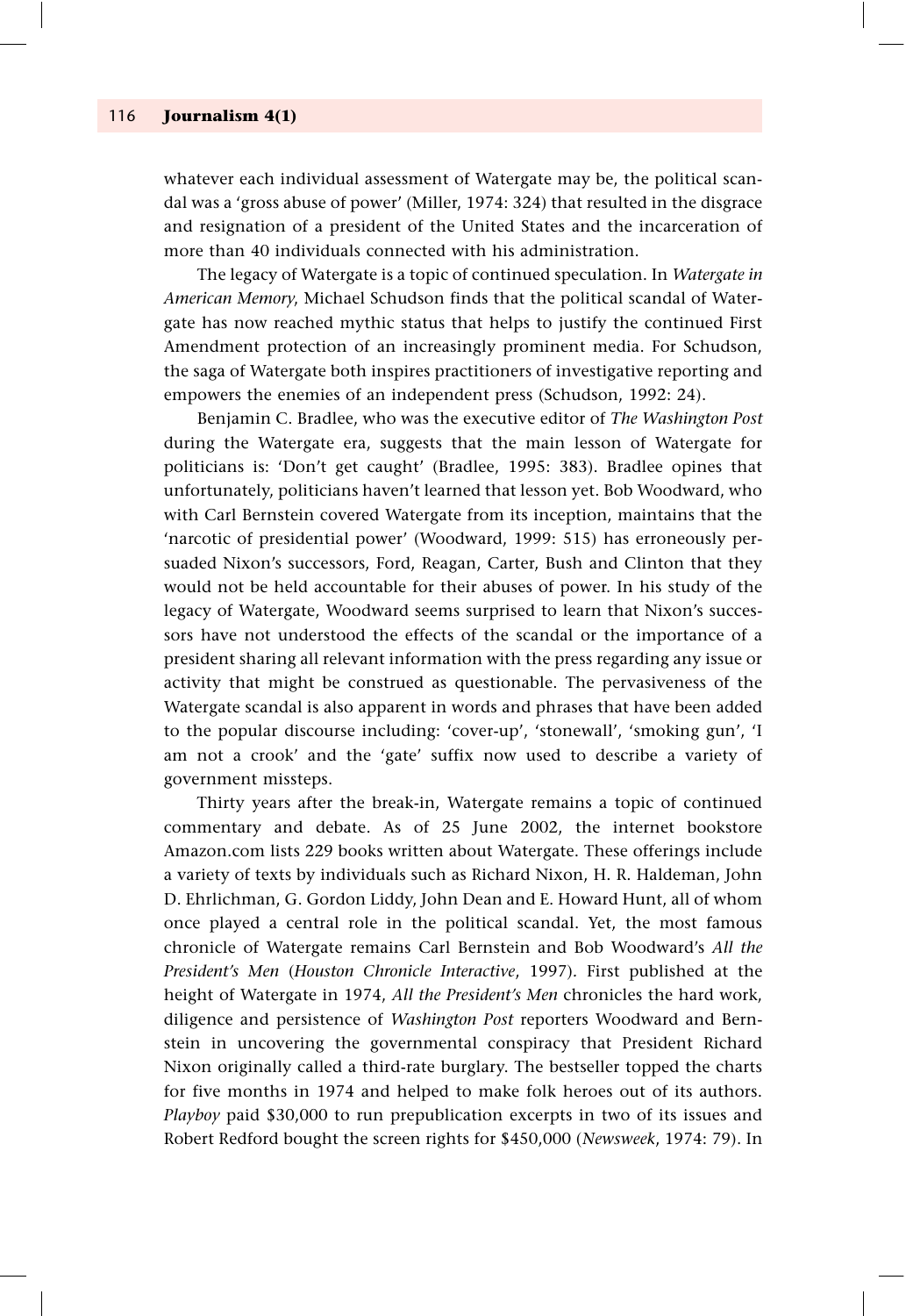addition, Book of the Month Club paid \$105,000 to obtain featured monthly selection rights, foreign publishing rights garnered more than \$100,000 (Downie, 1976: 45), and the paperback rights sold for one million dollars (Graham, 1997: 500). In 1999, Simon and Schuster reissued a 'classic' hardcover edition of *All the President's Men* to mark its 25th anniversary (Minzesheimer, 1999: 10D).

Quite apart from the actual experience of Watergate, this essay suggests that *All the President's Men* codifies an ideology of journalism which has framed an understanding of the role of the press in the United States and Western Europe since the 1970s. *All the President's Men* may be seen as an ur-text – a seminal text that illustrates a specific structure of feeling regarding appropriate press behavior in contemporary society.

# **Structure of feeling**

Raymond Williams creates the concept structure of feeling to distinguish practical, evolving, lived experiences, within the hegemonic process, from the more formal fixed concepts of ideology or world-view. Structure of feeling represents a more nuanced interaction between a culture's formalized beliefs and the actively lived and felt meanings, values and experiences of its members. It describes:

Characteristic elements of impulse, restraint, and tone; specifically affective elements of consciousness and relationships: not feeling against thought, but thought as felt and feeling as thought: practical consciousness of a present kind, in a living and interrelating continuity. (Williams, 1977/1988: 132)

In one sense, structure of feeling represents the culture of a specific place and time, the actual day-to-day interactions of a particular class or society, which corresponds to the dominant social character. However, it also represents expressions of interactions between other non-dominant groups (Williams, 1961: 63). It incorporates actual meanings and values of individuals and groups as they interact with and react against selected formalized beliefs. Williams explains that it is important to understand that each structure of feeling is 'distinct from the official or received thought of a time, which always succeeds it' (Williams, 1981: 163). When a culture's structure of feeling can no longer be addressed by its members, it can often be approximated from specific material elements of the recorded documentary culture including novels, poems, films, buildings and fashions.

Some contemporary researchers consider structure of feeling 'a contradictory and ad hoc formulation' (O'Connor 1989a: 408) that Williams later replaced with the notion of hegemony. However, this essay aligns with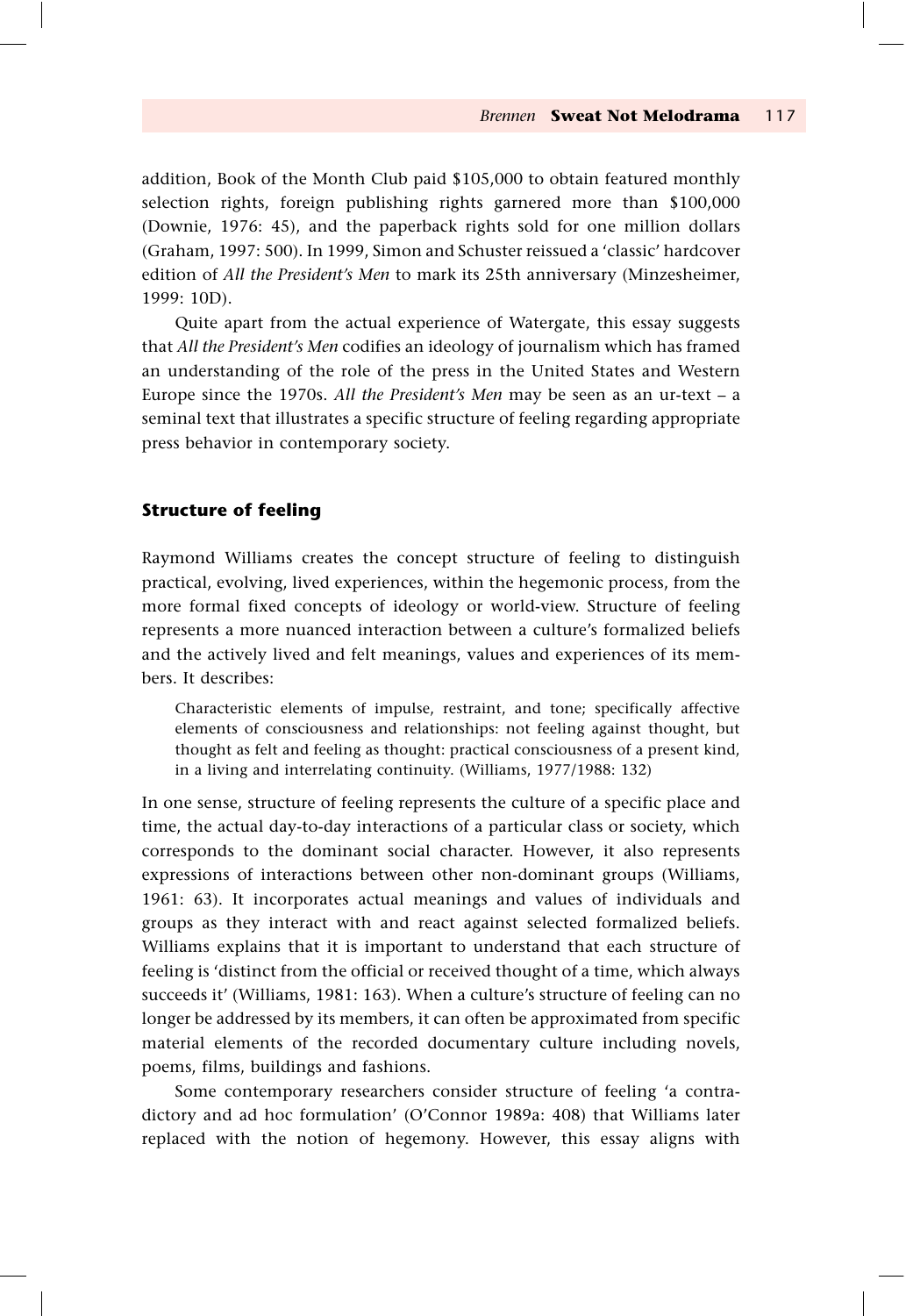Eldridge and Eldridge who find structure of feeling a 'predominant concept' (Eldridge and Eldridge, 1994: 112) throughout all of Williams's work, one that allows him to examine history as both a product and a process. Williams himself calls structure of feeling a fundamental component of his theory of cultural materialism and he continues to draw on the concept throughout his career. He envisions structure of feeling not only as a theoretical construct but also as a specific method of analysis. For example, in *The Long Revolution* structure of feeling articulates the specific meanings and values found in relationships and material elements of culture and clarifies the process of historical development through which specific social structures emerge and change. It is specifically in the forms and conventions of literature and art, elements of a material social process, that, for Williams, evidence of the dominant as well as any emergent structure of feeling can most readily be found.

Recognizing the difficulties inherent in naming his concept structure of feeling, Williams searches for a term within the process of consciousness that describes the ongoing comparison between what is articulated and what is actually lived. Finding no superior term, Williams creates structure of feeling to represent 'that which is not fully articulated or not fully comfortable in various silences, although it is usually not very silent' (Williams, 1981: 168).

Methodologically, structure of feeling provides a cultural hypothesis which attempts to understand particular material elements of a specific generation, at a distinct historical time, within a complex hegemonic process. For example, Williams's (1989, 1990) two-volume historical novel, *The People of Black Mountains*, offers a pointed illustration of how structures of feeling may be carried in literature, conveying the dominant and emergent ideologies of specific periods. These ideologies are transformed by the imagination to provide a deeper, more nuanced understanding of an overall structure of society and of particular historical events. *The People of Black Mountains* blends fictional with theoretical interests, and offers readers a unique gaze into ways structures of feeling serve as an integral part of a cultural analysis.

It is the imagination that is thought to transform specific ideologies and produce an understanding that can be more 'real' than ordinarily observable. Instead of viewing the imagination in the future inventive sense, Williams sees the creative process utilizing a structure of feeling that is strongly felt from the beginning and is similar to the way actual relationships are felt. It is also a specific response to a particular social order that is integrated without separating it from the larger social experience. He explains:

this process is not distillation or novel association; it is a formation, an active formation, that you feel your way into, feel informing you, so that in general and in detail it is not very like the usual idea of imagination – 'imagine of. . .',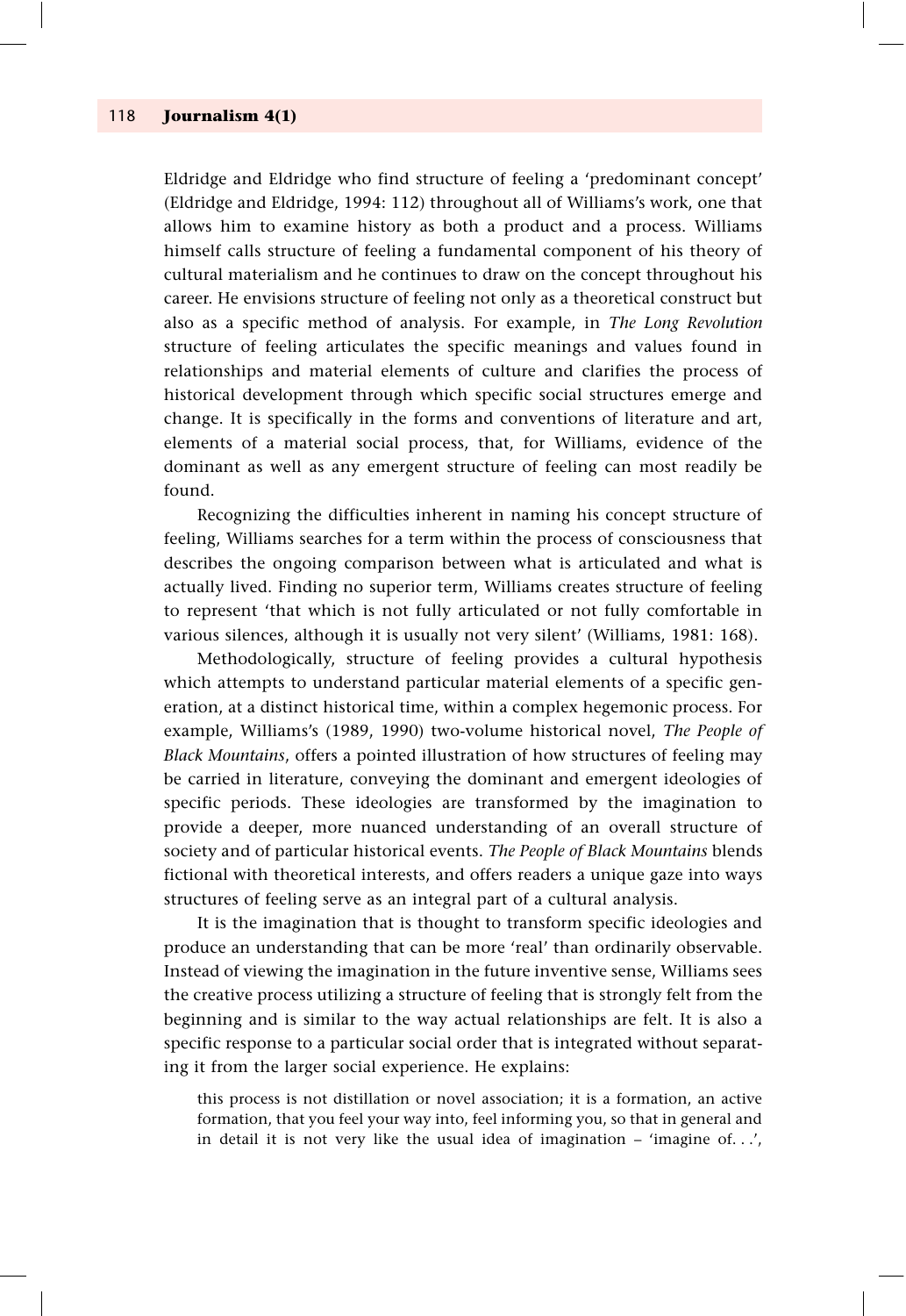'imagine that. . .' – but seems more like a kind of recognition, a connection with something fully knowable but not yet known. (Williams, 1983: 264–5)

This sense of the imagination allows a synthesis between the personal and the social that creates and judges a whole way of life in terms of individual qualities. In his work on the English novel, Williams finds that, in novels, a sense of the community identity in knowable relationships is more deeply understood than in any other recorded experience. For him, the history of these people, available from traditional historical sources, is inadequate without the connecting meanings that emerge from novels. In novels it is possible to speak of a unique life, in a specific place and time, that exists as both individual and common experience. While the majority of experience directly represents and reflects the dominant ideology, there is an area of social experience, often neglected, ignored or repressed, which is resistant to the official consciousness. It is in this area of lived experience, from its structure of feelings, that art and literature is made.

Williams suggests that a structure of feeling can be read from novels, films and other material elements of culture and that these cultural artifacts actively shape experience and illuminate the connections between individuals and the political, social and economic structures of history. Aligned with Williams's understanding of structure of feeling, this essay explores the work routine of Woodward and Bernstein, as well as the use of sources, and the understandings of ethics that are articulated in *All the President's Men.* It also draws on memoirs, book reviews, critical essays, journalistic reporting and writing textbooks and other scholarly treatments written about Watergate. This essay suggests that in *All the President's Men* an explicit structure of feeling is found that thousands of aspiring journalists have embraced and that critics and textbook authors utilize as a model of excellence in judging contemporary journalistic practices.

## **Sweat not melodrama**

In their initial assessments of *All the President's Men* critics predict the power that the novel would have in shaping the field of journalism. In his review, 'And Nothing but the Truth', *New Yorker* columnist Richard Rovere applauds the integrity and resourcefulness of Bernstein and Woodward and assesses the writing in *All the President's Men* as 'admirably straightforward' and 'wholly objective in its treatment of facts' (Rovere, 1974: 107). Rovere suggests that the text will someday become indispensable to researchers and historians. The *New Statesman* predicts that students at every journalism program in the United States will be taught the story of Woodward and Bernstein's persistence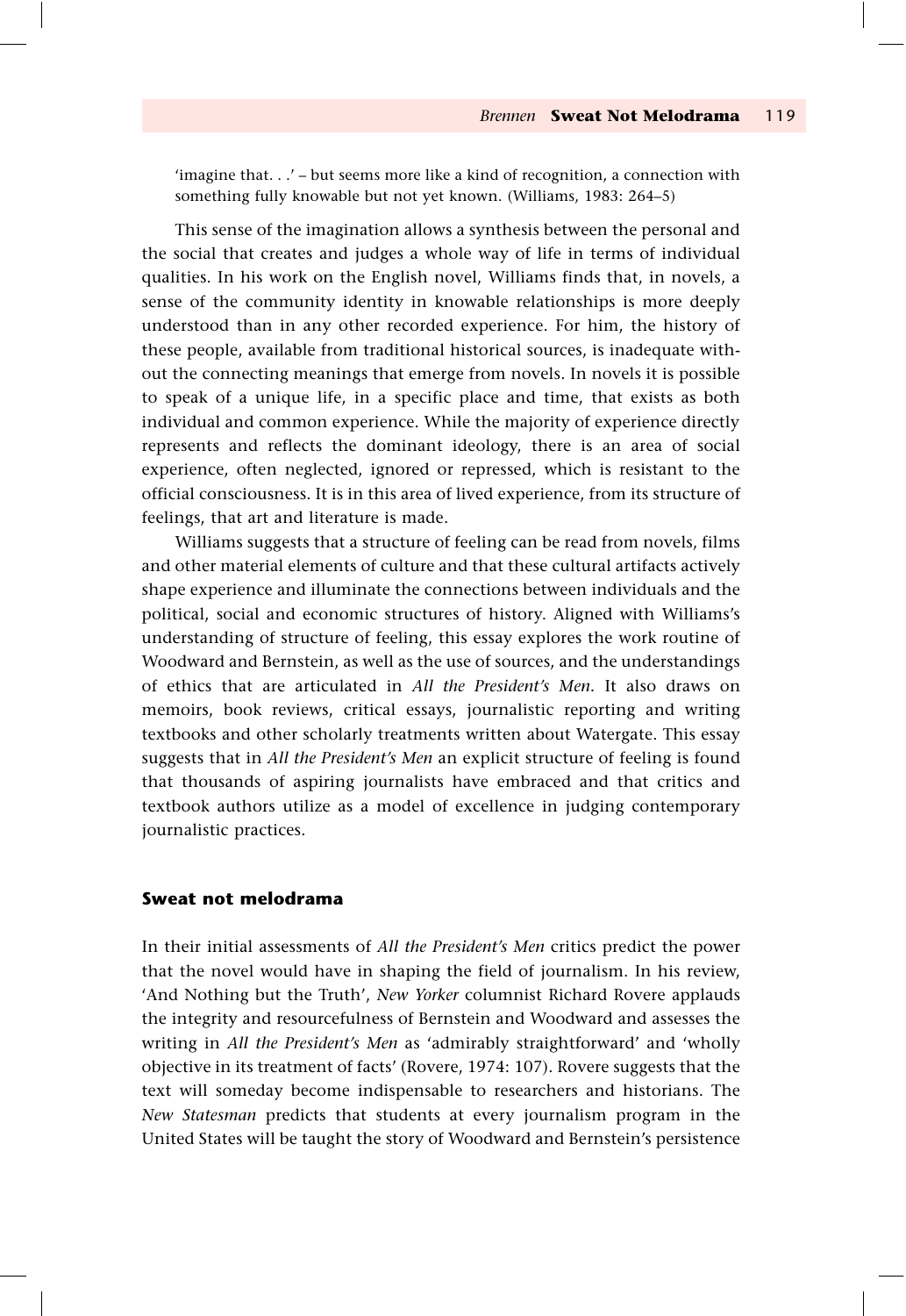at unraveling the Watergate story (Howard, 1974: 923). *Ms*. Magazine maintains that in their search for heroes, that other journalists are investing the 'very competent pair with magical powers' (Orr, 1974: 40) that will ultimately secure their place in journalism history. While reviewers compare *All the President's Men* to a detective thriller, the validity, accuracy and credibility of Woodward and Bernstein's account is never questioned. Critics call it a reporter's book, seem awestruck at the 'sheer mind-bending difficulty' (Just, 1974: 91) of investigating a White House administration known for its secrecy and insist that from a journalist's perspective, 'the tale has the smell of authenticity on every page' (Lukas, 1974: 437). Ultimately Bernstein and Woodward's attempts to piece together the story from 'tortuously mined fragments' (*Time*, 1974: 55) results in exposing the spying, sabotage and coverups undertaken by the president's men.

Woodward and Bernstein's diligence and hard work unraveling Watergate is a major theme explored in *All the President's Men* that has been revisited by journalists, researchers, critics and textbook authors throughout the years. It is their skill and persistence, their 'tale of journalistic derring-do and triumph' (*Newsweek*, 1974: 79) along with their 'heroic tenacity and monumental chutzpah' (Schorr, 1974: 41) that are seen as responsible for fixing Watergate in American's collective memory.

As Daniel Schorr explains in *The Progressive*, 'the real work of unlocking the Watergate conspiracy lay in sweat, not melodrama' (Schorr, 1974: 41). It is the dogged leg work, the constant checking and rechecking, the research and the hours spent interviewing that have been judged extraordinary investigative reporting efforts by critics and journalists alike. Dubbed Woodstein by their colleagues, Woodward and Bernstein develop a master list of several hundred sources that they call at least twice a week. They investigate telephone and bank records, trace down each and every lead and take extensive notes on everything they learn. The reporters keep every piece of information that they obtain, including early drafts of their stories, and they soon fill four filing cabinets.

As the number of leads and components in the Watergate story increased, the reporters became almost possessed by it . . . They often remained in the newsroom until late at night, making checks, reading clippings, outlining their next steps, trading theories. (Bernstein and Woodward, 1974: 50–1)

According to Bradlee, Woodward and Bernstein did the majority of the 'heavy lifting' on the Watergate story. 'The boys had one unbeatable asset: they worked spectacularly hard. They would ask 50 people the same question, or they would ask one person the same question f50 times, if they had reason to believe some information was being misheld' (Bradlee, 1995: 364).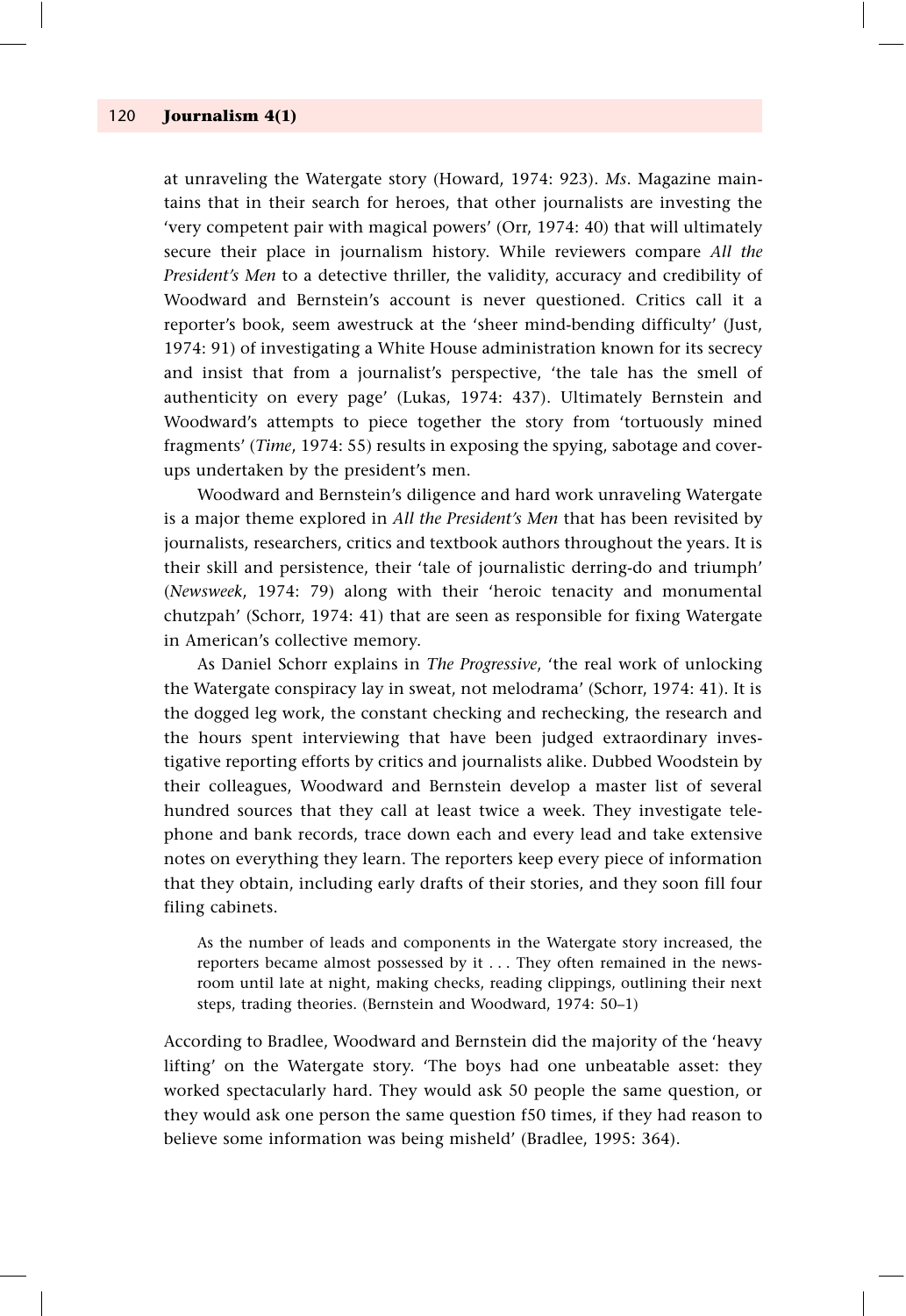Journalistic reporting and writing textbooks may be seen as an integral tool in the creation and reinforcement of the journalistic cannon and as material elements of documentary culture they also illustrate a specific ideological vision of journalism. In addition, journalism textbooks written since Watergate may also indicate the residual influence that Woodward and Bernstein's *All the President's Men* has on the creation of a structure of feeling regarding press behavior in contemporary society. Contemporary journalism textbooks often showcase Woodward and Bernstein's relentless pursuit of the complete story and frame their investigation as a noble quest. They warn student journalists that if these two *Washington Post* reporters had 'merely reported the obvious facts of the Watergate break-in' (Killenberg, 1992: 7) that the truth behind President Nixon's betrayal of the American people would never have been known. It is within this frame that Watergate is used to showcase the social responsibility function of the press, particularly as it relates to investigative reporting. While the definition of investigative reporting varies in journalism textbooks from 'just basic reporting' (McIntyre, 1991: 242) to reporting information that has been deliberately concealed (MacDougall and Reid, 1987: 200), textbook authors consistently judge Woodward and Bernstein's Watergate reportage to have reinvigorated interest in exposing corruption and wrongdoing in government and private institutions. Some of the textbooks suggest that Woodward and Bernstein's coverage not only showcases the strengths of investigative journalism but it begins to redefine the image of journalism as it suddenly gains 'celebrity and sex appeal' (Kovach and Rosenstiel, 2001: 112).

In the early months of the investigation, Washington insiders resent the *Post's* Watergate coverage and most of them refuse to talk with Woodward and Bernstein. Woodward remembers his lack of access to official sources, who would not even return his calls, made him feel 'like an outsider' (quoted in Cannon, 1977: 244). Unable to rely on traditional government sources, Woodward and Bernstein work from the bottom up, developing a network of sources from secretaries, clerks and mid-level administrative aids. Their persistence yields some good tips, yet the majority of the information that the reporters receive comes in small bits and pieces from sources who wish to remain anonymous. In an attempt to piece together the larger story, Woodward and Bernstein use an investigative strategy known as a 'circle technique' (Downie, 1976: 159). Once they receive a small fragment of information from a source with first-hand knowledge, Woodward and Bernstein then attempt to get at least two other people to confirm the tip. Woodstein finds it is often easier to corroborate information, after an initial charge had been made, because sources feel that since someone else has broken the story that it is now acceptable for them to talk. The *Post* reporters sometimes include speculative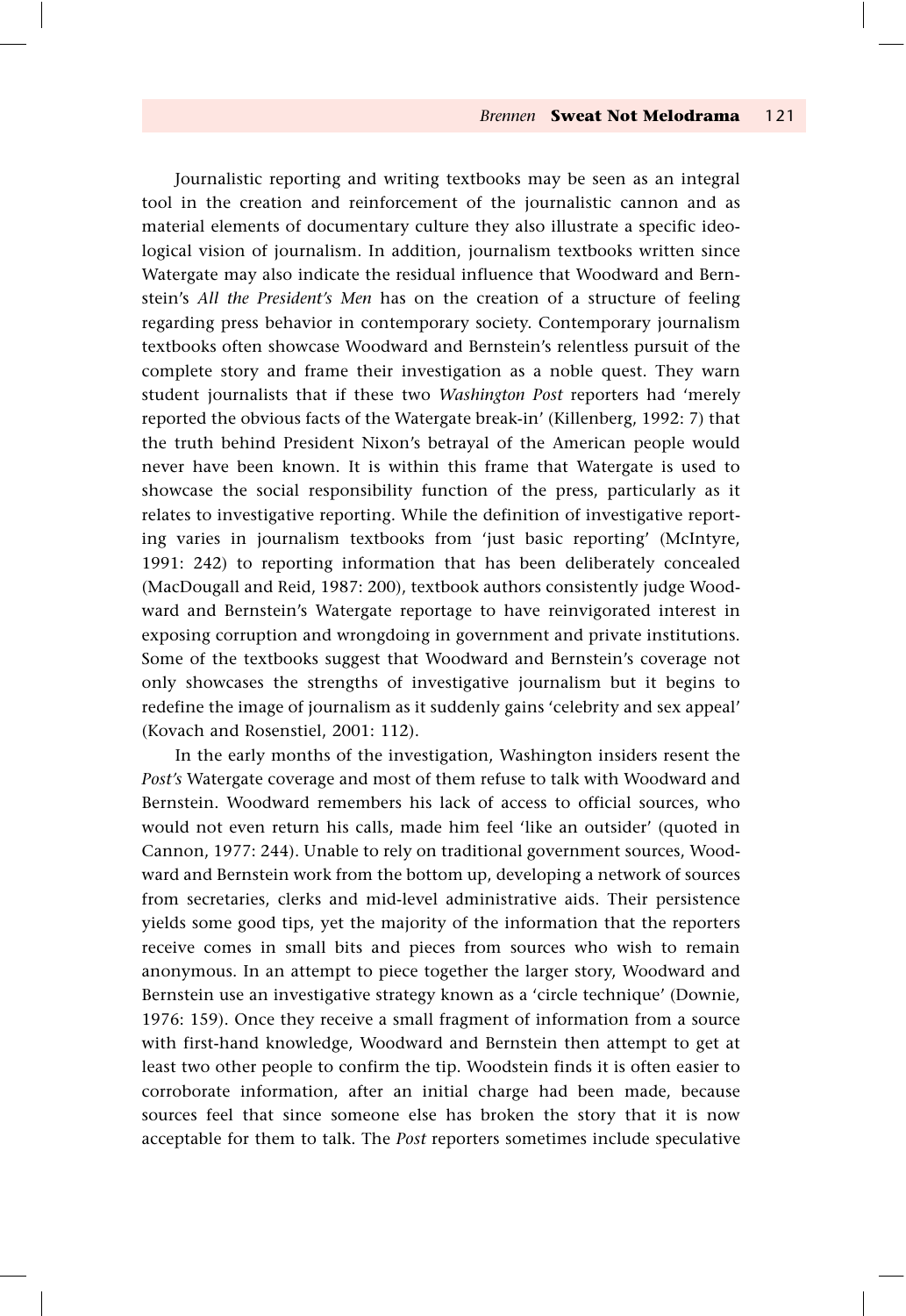new information and discover that occasionally sources, in the process of denying a charge, will share other important information with them.

On several key occasions, a pre-Watergate friend of Woodward's, who comes to be known as Deep Throat, serves as a pivotal corroborating source for Woodstein. Despite his moniker's obvious association with a popular adult film, Deep Throat is actually a well-connected executive branch official who has access to information from the White House, the Justice Department, the Federal Bureau of Investigation (FBI) and the Committee to Re-Elect the President (CREP). All confirmation and context that Deep Throat provides Woodward is strictly on 'deep background', meaning that he is never identified or quoted 'even as an anonymous source' (Bernstein and Woodward, 1974: 71). As Woodward grows increasingly frustrated by his outsider status and his lack of understanding of the full implications of Watergate, Deep Throat counsels him to take time to build an investigation from the edges. Deep Throat also encourages Woodward to gather an extensive amount of evidence against lower level government officials involved in the cover-up who might later be willing to talk about the involvement of other members of the Nixon administration.

Over the years Deep Throat has become the most widely debated anonymous source in the history of journalism. Journalism textbooks showcase Deep Throat as the 'most notable example' (Mencher, 2000: 397) of a key anonymous source protected at all costs by conscientious reporters. It is a key example that illustrates a fundamental journalistic principle – protection of sources. As the *Irish Times* explains, most journalistic codes of ethics encourage journalists never to reveal sources:

This principle works for both the journalist and the source: it is comforting to know that if you want to talk to a journalist you can do so without fear of being identified. The journalists know that if they disclosed the identity of even a few sources, then other sources would soon dry up (*Irish Times*, 1998: 6).

Recently, there has been increased speculation that Deep Throat was merely a literary device used by Woodward and Bernstein to give 'dramatic impact' (Sutton, 1998: 14) to the Watergate story. However, the 30th anniversary of the break-in, on 17 June 2002, fueled yet another round of speculation as to the actual identity of Deep Throat. Former White House Counsel John Dean, whose testimony before the Senate Watergate Committee helped to end the cover-up and landed him on the top of Richard Nixon's enemies list, released an e-book on Salon.com. In *Unmasking Deep Throat*, Dean details his search for Deep Throat and names his four Deep Throat finalists: Nixon consultant Pat Buchanan, Nixon speechwriter Ray Price, Nixon's personal aide Stephen Bull and Nixon press secretary Ron Ziegler (Dean, 2002). In addition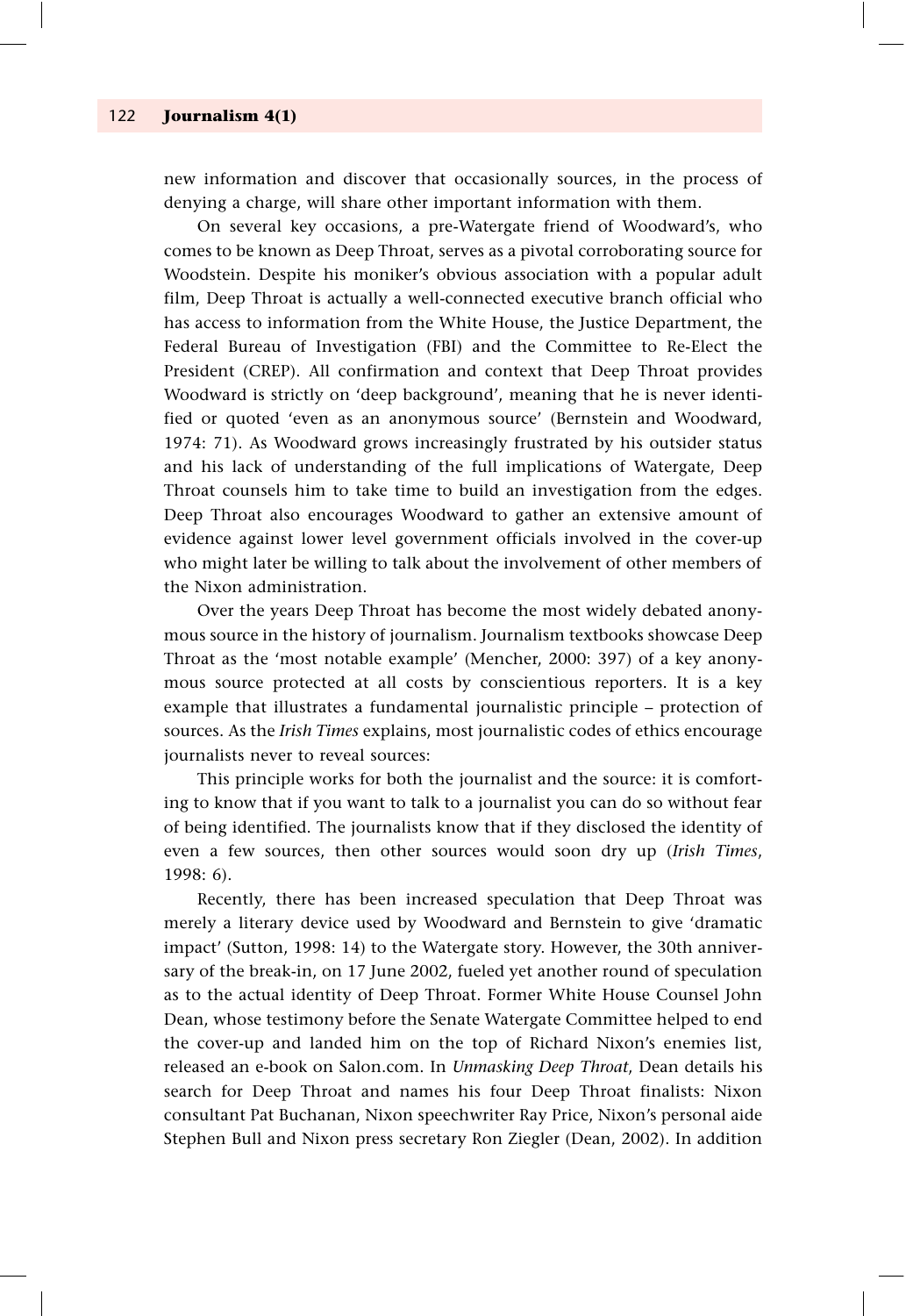to his own reflections on Watergate, Dean's research includes comparing the original *All the President's Men* manuscript to the published version and studying key 'phrases that were edited out' (Kurtz, 2002: C1).

Thirty years after Watergate, Deep Throat's 'true' identity continues to be debated in political and journalistic circles. While journalists and textbook authors alike invoke Deep Throat to illustrate the principle of source confidentiality, it is important to remember that contemporary understandings of the role of Deep Throat in the Watergate investigation come directly from *All the President's Men –* it remains the ur-text of Watergate. Nowhere in Woodward and Bernstein's actual Watergate reportage is there any recognition of this key anonymous source. That Deep Throat has become a part of the ideology of journalism certainly helps to illustrate the role of *All the President's Men* in initially creating a structure of feeling related to the construction of contemporary journalistic practices.

#### **Corroborating evidence**

During the first nine months of the Watergate investigation, *The Washington Post* is virtually alone in its investigation of the break-in and subsequent coverup. As the former publisher Katharine Graham recounts in her memoir *Personal History*:

The wire service and AP sent out our stories, but most papers didn't even run them, or buried them somewhere in the back pages. . . Because an exclusive story usually remained so for only about twenty-four hours before everyone jumped on it, I sometimes privately thought, if this is such a hell of a story, then where is everybody else? (Graham, 1997: 469)

While Graham and other *Washington Post* managers continue to support the Watergate investigation, as the charges against the administration escalate, Nixon and others begin 'plotting hardball revenge against the paper' (Bradlee, 1995: 343). Attorney General Richard Kleindienst charges that the *Post's* Watergate coverage is exaggerated and distorted. Top presidential aid Charles Colson maintains that *The Washington Post'*s reportage is responsible for subverting the entire political process. He publicly describes Bradlee as the 'self-appointed leader' of a 'tiny fringe of arrogant elitists who infect the healthy mainstream of American journalism with their own peculiar view of the world' (quoted in Bradlee, 1995: 342–3). Ehrlichman and Nixon engineer a plan to orchestrate the purchase of the newspaper by the right-wing millionaire Richard Mellon Scaife and the *Post* runs into major difficulties when it attempts to renew the broadcast licenses for its television stations (Graham, 1997: 476). *Post* reporters are banned from White House social events and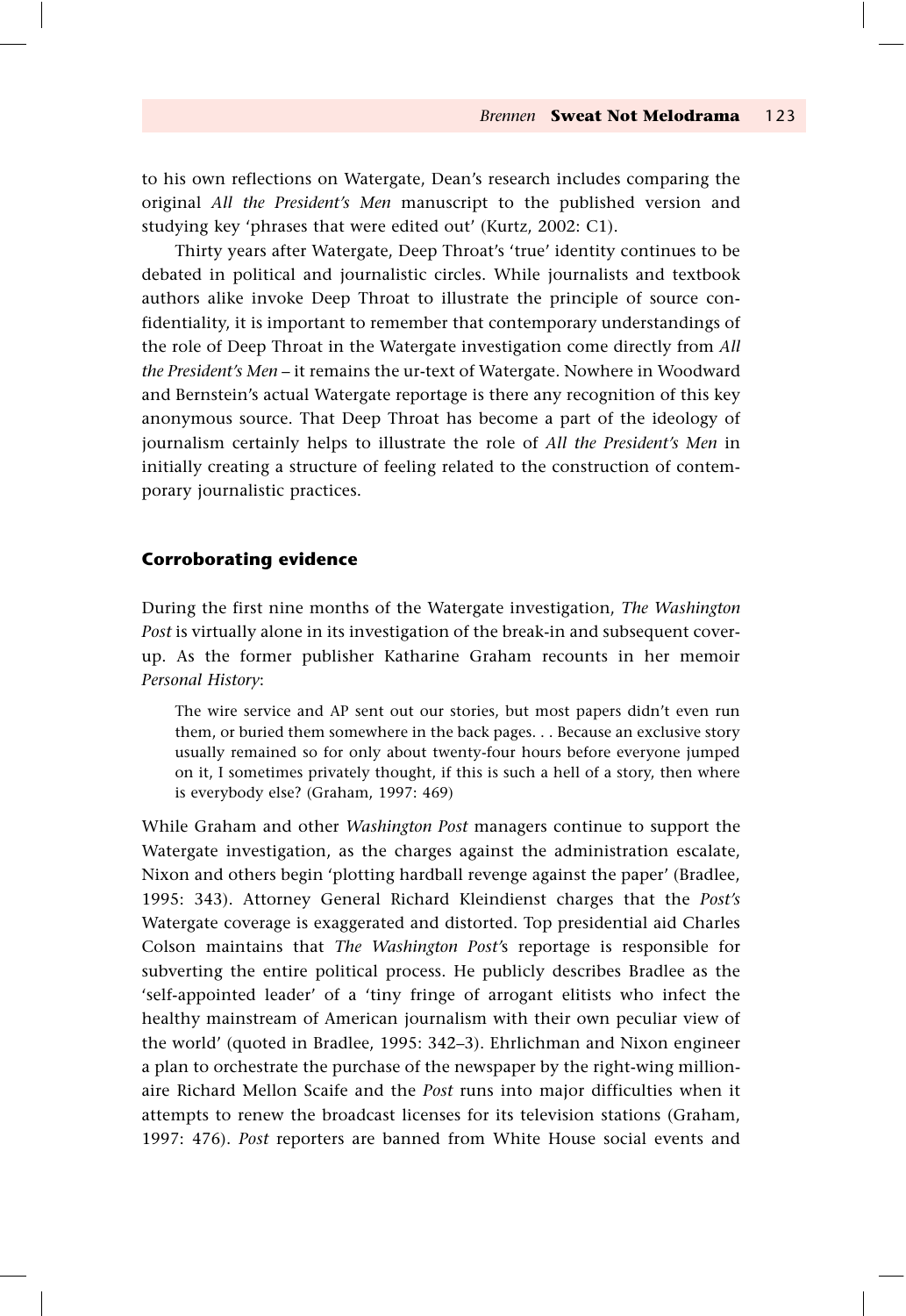excluded from reporting pools. Graham notes that 'a uniquely ludicrous, petty, and rather weird form of vengeance' (Graham, 1997: 475) takes place when the administration makes an example of the *Post's* beloved senior society reporter, Dorothy McCardle, and excludes her from covering White House social functions.

Convinced that the Nixon administration is undertaking a concerted effort to destroy the credibility of *The Washington Post*, editors become scrupulous in their attention to detail; they closely question each and every charge and accusation made. Apprehensive about the implications of their reportage, Bernstein and Woodward attempt to piece together the Watergate conspiracy from solid corroborated evidence and exercise caution about all of the stories that are published. Ultimately, if either has concerns about a word, a sentence, a paragraph or even an entire story, they leave it out (Bernstein and Woodward, 1974: 114). In *All the President's Men*, Bernstein and Woodward suggest that as the implications of the break-in begin to grow and threats against the *Post* escalate, a three-source policy on Watergate-related stories begins to take shape in the newsroom. 'Gradually, an unwritten rule was evolving: unless two sources confirmed a charge involving activity likely to be considered criminal, the specific allegation was not used in the paper' (Bernstein and Woodward, 1974: 79).

It is the three-source policy, first articulated in *All the President's Men*, that has come to define contemporary investigative journalism, in the United States, post-Watergate. The three-source rule is now the institutional standard, accepted in the field of journalism as 'fact'. It pervades journalistic conversations and has become a pivotal part of the ideology of journalism. A generation of journalism students has been taught to corroborate each charge and accusation with two other sources of information and through the course of their careers, they in turn have taught reporters, students and the public at large the imperative of this approach.

A hallmark of any ideology is its re-framing of traditions, rules and procedures as common sense. Antonio Gramsci refers to common sense as the 'sub-stratum of ideology' and suggests that as a transformative process it creates the folklore of a given group at a specific historical time (quoted in Bennett et al., 1989: 207). A recent CNN broadcast conversation between Anchor, Paula Zahn, and Senior White House Correspondent, John King, illustrates the ideological underpinnings of common-sense notions of information. On the 15 September 2001 CNN Saturday Morning News, Zahn and King discuss the use of sources following the terrorist attack on the World Trade Center and the Pentagon that previous Tuesday. Zahn wonders if the use of speculative information about potential terrorist activities being reported by some media outlets might needlessly alarm viewers. King responds that report-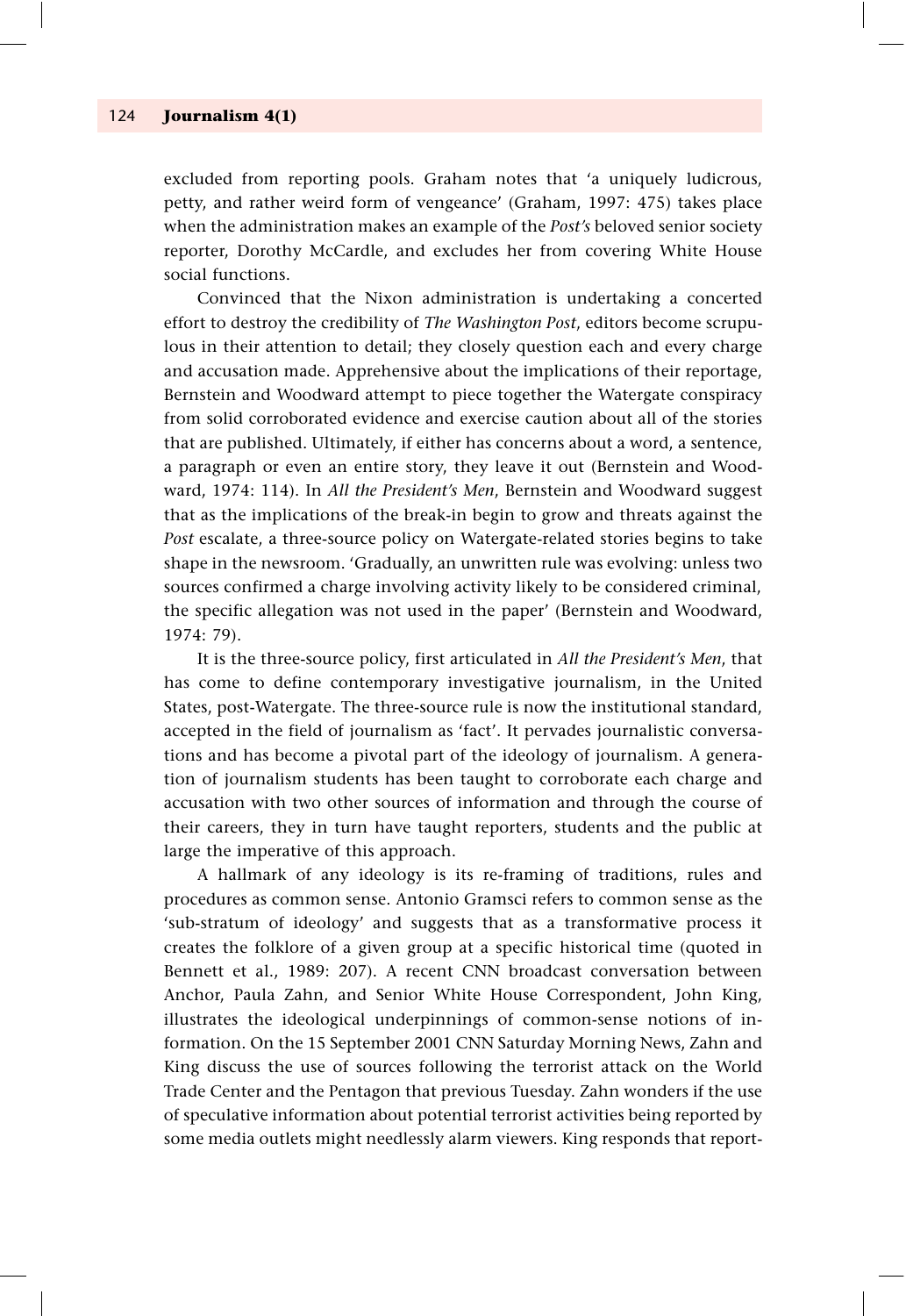ing rumor and speculation is wrong and that journalists (meaning good journalists) have learned over the years that all charges and accusations must be corroborated by two other credible sources. According to King, sometimes only one additional source is used to confirm a charge but that overall journalists prefer using two sources to confirm all sensitive information. During their conversation, King emphasizes that the rule applies to all confidential information as well as tips given to journalists by government officials other than the president. Zahn and King's conversation is framed as a common-sense reminder of a standard journalistic practice that is being shared with viewers who, in these confusing times, might need a clarification of traditional journalistic policies and procedures.

A pivotal convention of contemporary journalism, the three-source rule is frequently addressed in journalistic reporting and writing textbooks. Textbook authors showcase Woodward and Bernstein's three-source policy to illustrate the need for accuracy, credibility and verification in reporting. The use of two independent, reliable sources to verify any allegation is a current journalistic standard reinforced in reporting and writing textbooks produced since Watergate. Concerned that 'people make mistakes. They lie. Their memories fail. Documents can be misleading or confusing' (Brooks et al., 1999: 426), textbook authors maintain that *The Washington Post'*s Watergate three-source policy is an excellent rule for journalists to follow. The three-source rule is also thought to increase a journalist's accuracy and credibility through the process of confirming 'every important fact' (Fedler et al., 1997: 103). Overall, textbook authors generally agree with Stephens and Lanson's suggestion that the three-source rule should be used as a 'minimum standard for any reporter who has been handed some ready-to-fling mud' (Stephens and Lanson, 1986: 188).

Since *All the President's Men*, the three-source rule has not only been codified as part of the journalistic tradition but it has framed media assessments of popular culture. The notion of corroborating a charge with two additional sources of information is commonly found in motion pictures and on soap operas and television dramas alike. A recent critique of the film *The Insider*, by Carl Sessions Stepp, uses the three-source standard of excellence to assess the merits of the docudramatized version of *60 Minutes*. Stepp condemns *The Insider* as representing 'the gravest departure from standards connected to *All the President's Men'* (Stepp, 2000: 56) because of its use of a single unconfirmed source of information. While Stepp notes that *All the President's Men* institutionalized the three-source policy, he suggests that journalists should be 'haunted' by *The Insider*'s use of only one questionable source – an executive who had been fired. Stepp maintains that journalists should also be concerned that the film might destroy public confidence in an important journalistic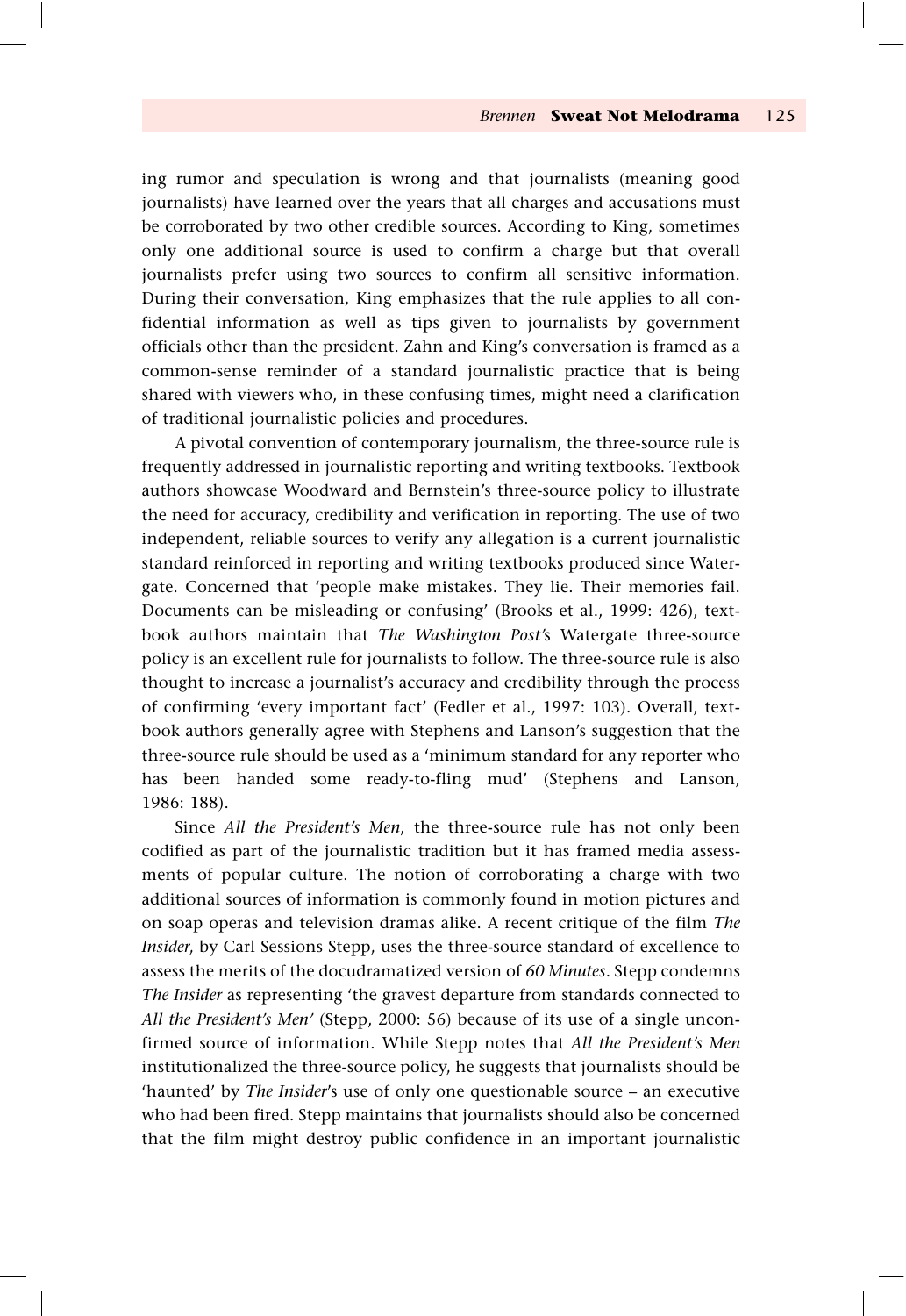standard of excellence. That Stepp is an *American Journalism Review* senior editor, and teaches at the University of Maryland College of Journalism, further illustrates the pervasiveness of the three-source rule as a fundamental journalistic practice.

# **Ethical dilemmas**

In *All the President's Men* Bernstein and Woodward openly discuss their lapses of professionalism, including one time during the Watergate investigation when they choose expediency over the three-source policy and run a story implicating H. R. Haldeman in the conspiracy. In retrospect Woodward and Bernstein realize that they assumed too much, did not ask their sources the right questions and took dangerous shortcuts once they became convinced of Haldeman's role in Watergate. Ultimately they 'heard what they had wanted to hear' (Bernstein and Woodward, 1974: 193), placing their faith in a convoluted confirmation code rather than receiving solid confirmation of the charges. Fearing that their credibility with other sources has been shattered, Woodward and Bernstein address the unethical dimensions of their actions and vow to become extra careful in their assessment of information.

At one point in the investigation, Al Baldwin, a Committee for the Reelection of the President (CRP) insider, who was paid for his services with 100 dollar bills, becomes a chief government witness who seems intent on 'spilling the whole story' (Bernstein and Woodward, 1974: 109). Woodward contacts Baldwin's lawyer regarding an interview and is told that other journalists are bidding for his client's story. Rumors indicate that a major magazine is offering \$5000 for Baldwin's first-person account. Although Bernstein and Woodward are interested in Baldwin's story, they explain that it is the *Post's* policy that it never pays for news. Judging by Woodstein's recounting of the Watergate saga*,* this is a *Post* policy that they never disgard throughout their investigation. However, the reporters occasionally compromise another *Post* policy that insists reporters must never misrepresent themselves. In *All the President's Men* Bernstein acknowledges that in his efforts to contact Donald Segretti, an attorney implicated in the dirty-tricks campaign against the Democrats, that he 'bent the rules a bit' (Bernstein and Woodward, 1974: 120) because he didn't identify himself as a reporter. Woodward and Bernstein's recounting of this ethical dilemma reinforce their understandings of what constitutes moral behavior. Overall, they judge their occasional lapses as unethical, leaving readers with the impression that in hindsight they might have tried to do some things differently – if only the stakes had not been so high.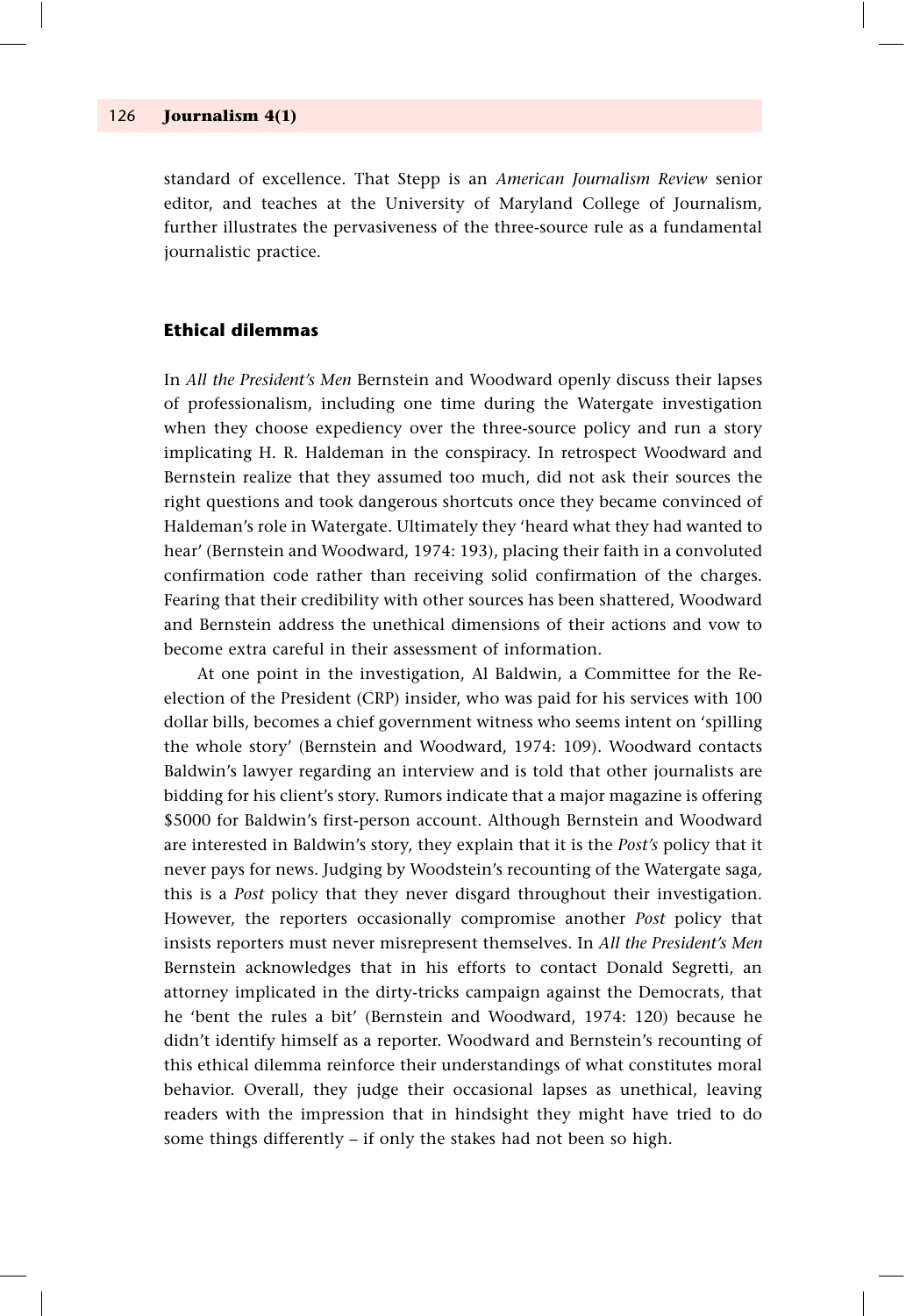During the re-election campaign there is speculation that the *Post's* Watergate investigation is politically motivated. In *All the President's Men* Woodward and Bernstein repeatedly deny any connection to the Democrats or the McGovern campaign. They recount one occasion when the McGovern campaign press secretary, Kirby Jones, asks Woodward to send over a copy of the next day's Watergate story. Woodward tells Jones that he resents his request and that the *Post's* Watergate stories are not written for the Democrats or McGovern. 'Woodward said that he and Bernstein were having enough trouble already with accusations of collusion. He told Jones to get his own copy of the paper at a newsstand, like everyone else, and slammed down the phone' (Bernstein and Woodward, 1974: 181).

Woodward and Bernstein abhor any charges of partisanship and hope that after election day the continued Watergate coverage would quell such criticisms. Woodward chooses not to vote in the election and maintains that such an action will allow him to be more 'objective' (Bernstein and Woodward, 1974: 199) in his reportage. According to *All the President's Men,* at all times during the investigation, Woodstein strive to maintain their neutrality and independence that they find central to their journalistic mission. The recounting of their actions and the public response to these actions may be seen to reinforce an ideology of journalism that codifies an appearance of independence and neutrality and maintains an unwavering belief in the watchdog function of the press.

Critics who assess the ethical dilemmas associated with Woodward and Bernstein's Watergate investigation generally focus on the delicate balance between right and wrong in assessing moral choice. *National Review* columnist Robert Novak insists that any ethical lapses Woodstein's reports might have had 'scarcely compares with the cold-blooded lawbreaking in high places they were exposing' (Novak, 1974: 824). Novak reminds his readers that Watergate is not an ideologically-motivated battle between a conservative administration and a liberal newspaper but is rather a conflict between lawbreakers, who continually deny their involvement, and their pursuers at the *Post* who provide the country with accurate reportage of criminal activity. Similarly, in her evaluation of *All the President's Men* for *The New York Times Book Review*, Harvard political science professor Doris Kearns finds that Woodstein's occasional ethical lapses are justifiable within the larger context of the Watergate scandal (Kearns, 1974: 2). Another reviewer suggests that of far greater value than simply addressing their own ethical dilemmas is that in *All the President's Men* Bernstein and Woodward provide a guide to the 'ethical architecture of Washington D.C.' (Just, 1974: 91). It is this ethical guide that explains how business is actually transacted and informs readers of the ultimate power of nuance and suggestion.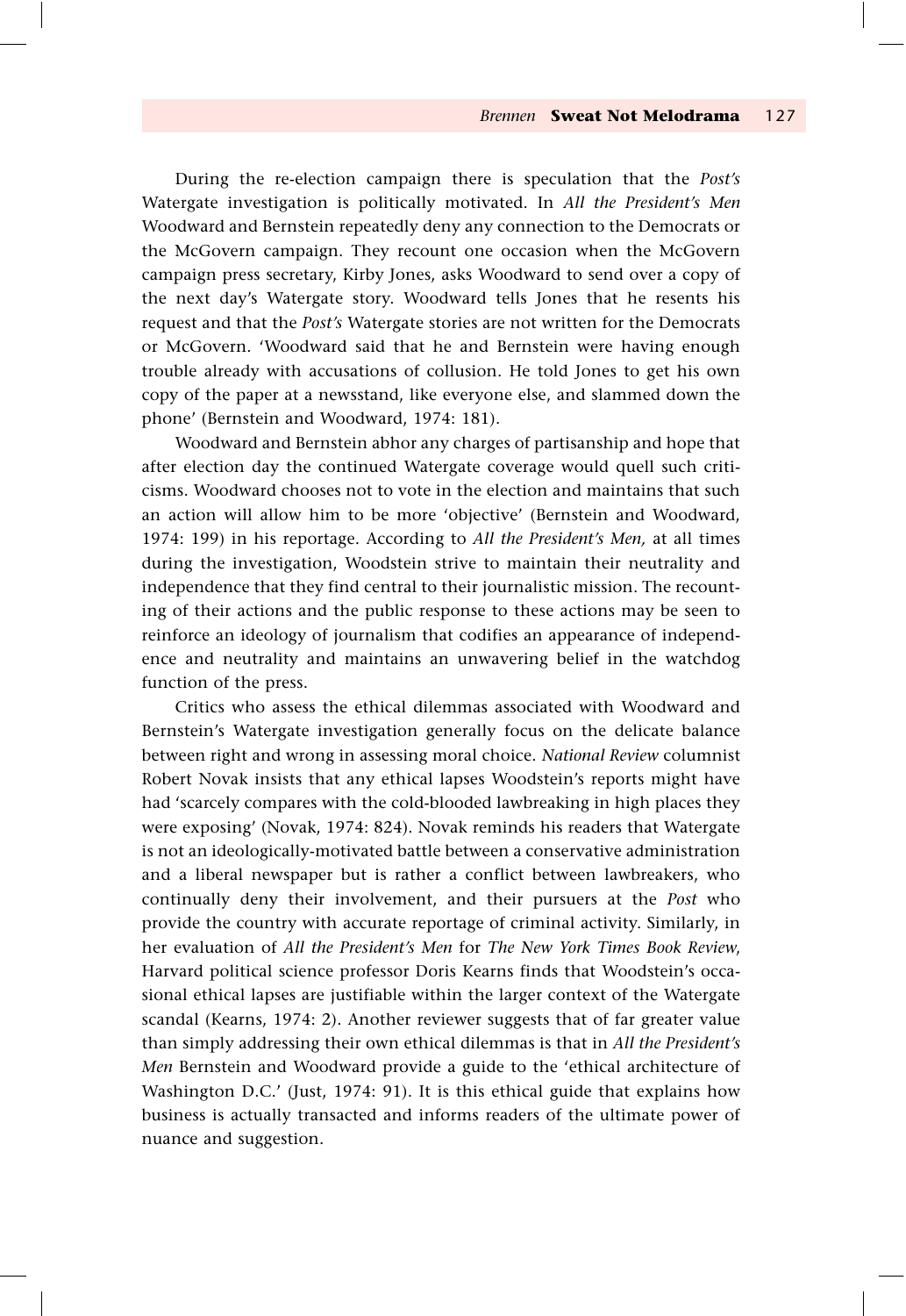Even ethicists who condemn some of Bernstein and Woodward's ethical choices connected with their pursuit of evidence suggest that when issues of 'overriding national importance' (Christians et al., 1995: 80) are involved that improprieties can be seen to outweigh the public benefits. Of course Woodward and Bernstein did not know the full severity of the crimes of Watergate during their initial investigation and, on one level, might be judged solely by their investigative reporting techniques. Yet, by the time that *All the President's Men* is released, the country has become fully aware that Watergate is not only a burglary at the Democratic Party's national headquarters but also 'an attempt to subvert the democratic process' (Shaw, 1998: 7B). The assessments of Woodstein's Watergate ethical conduct are usually made within the context of *All the President's Men* and the majority of the evaluations of their investigative reporting are framed by a consideration of the press as the fourth estate. While Woodward and Bernstein openly challenge some of their own actions, because Watergate is usually conflated with *All the President's Men*, one legacy of Watergate is that sometimes the ends do justify the means.

# **Legacy of** *All the President's Men*

*All the President's Men* may be seen to have reinvigorated investigative reporting and helped to shape a new image for the field of journalism. Kovach and Rosenstiel maintain that because of Woodward and Bernstein's coverage of the Watergate scandal, all of journalism changed. For example, *New York Times* executive editor A. M. Rosenthal was so perturbed with *The Washington Post*'s domination of the Watergate saga that he reorganized the *Times*' Washington bureau and created a team of investigative reporters (Kovack and Rosenstiel, 2001: 112). At the height of the Watergate investigation, the national editor of the *Los Angeles Times* grew increasingly disturbed by the failure of *Times'* Washington reporters to contribute to the breaking story. Apparently *Times'* reporters were attempting to cover Watergate over the telephone.

'Tell them to get off their asses and knock on doors,' the editor shouted to the Washington news editor. The advice went out with increasing frequency and ferocity, until the Washington editor decided to post a sign in the office: GOYA/ KOD. Get off your asses and knock on doors. (Mencher, 2000: 24)

Other newspapers throughout the United States and Western Europe began to formalize the role of investigative reporter; in 1974, investigative reports garnered four Pulitzer Prizes, 'prompting *Time* magazine to declare it "year of the Muckrakers" ' (Protess et al., 1991: 53). Local television news programs began creating their own investigative teams (I-teams), weekly news magazine shows regularly broadcast reports on public and private malfeasance and *60*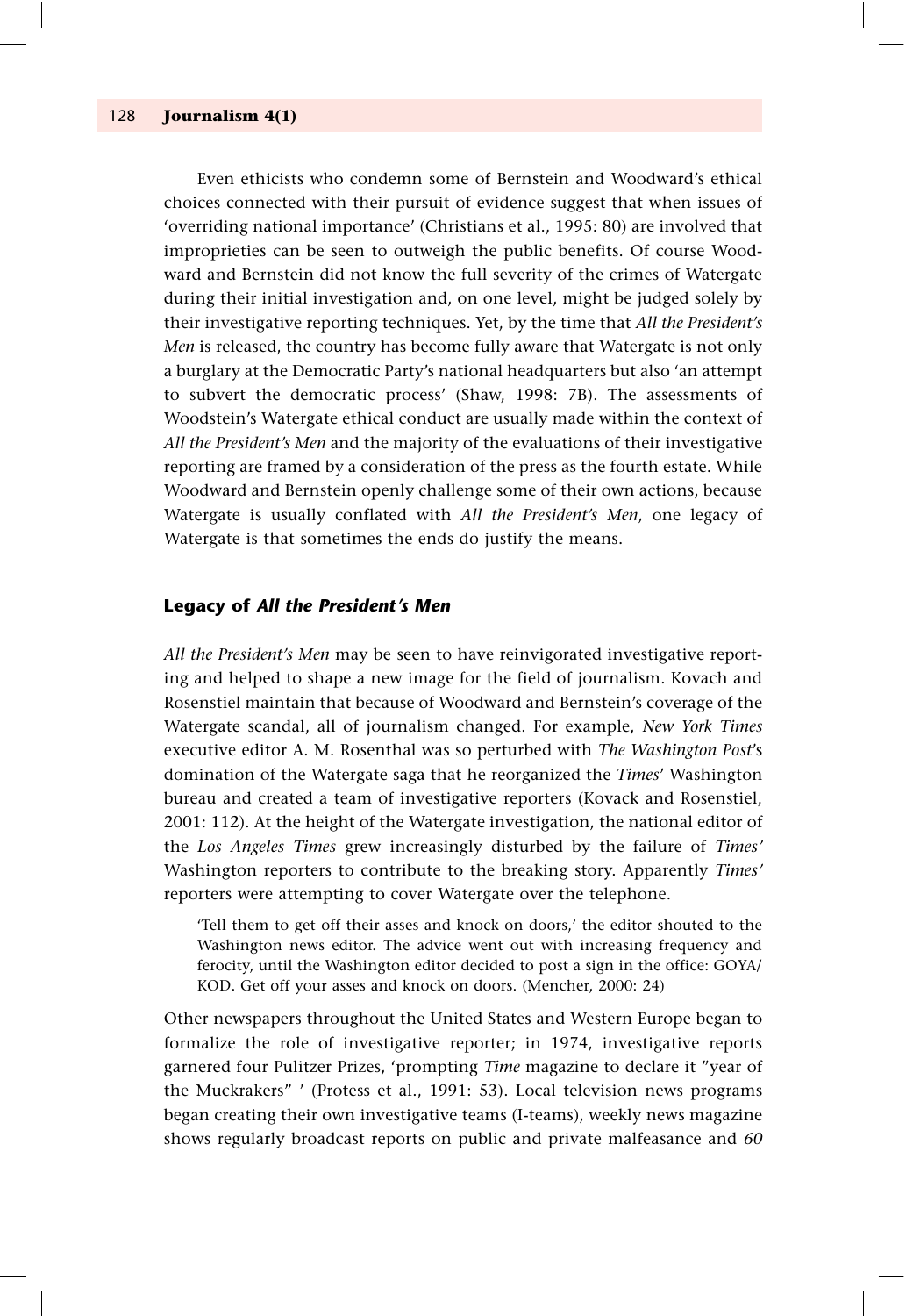*Minutes* becomes the most successful and influential network investigative news program.

If as Bradlee maintains that 'Watergate marked the final passage of journalists into the best seats of the establishment' (Bradlee, 1995: 407), *All the President's Men* may be seen to codify the practices of this new breed of journalists. Woodward and Bernstein's Watergate journey has cast local reporters in a heroic light and has inspired at least one generation of students to 'think of journalism as an honorable way to spend a life' (Baker, 1998: A21).

In retrospect, *All the President's Men* is considered to have elevated the status of reporters, taking them to 'new, unprecedented levels of prestige' (Powers, 1999: 438). It is a change that prompts some critics to now consider journalists part of the ruling elite (Cockburn and Silverstein, 1996: 1). *Editor and Publisher* columnist Richard Reeves suggests that the legend created by *All the President's Men* 'has it that the 28 year-old barely employable long-haired Jewish kid, and the 29 year-old inexperienced WASP, tolerated each other long enough to save the Republic. They shouted that the evil king had no clothes' (Reeves, 1999: 12). While Reeves realizes that it was the courts that actually brought Richard Nixon down, he insists that Woodward and Bernstein did a remarkable job digging through records, tracking down each and every tip and keeping the story alive when it wasn't on the national media agenda.

That *All the President's Men* has made cultural icons of Woodward and Bernstein has not gone unnoticed by contemporary journalists. According to *Los Angeles Times* media critic David Shaw, these days respectable reporters are fearful that they might miss out on Watergate number two. In response, Shaw finds that journalists are 'wallowing in stories that once were fodder only for the tabloids' (Shaw, 1998: 7B).

A structure of feeling, framed within a specific historical context, emerges from a close reading of *All the President's Men,* one that highlights the emergence of contemporary journalistic standards, values and practices. Ultimately, the concept of structure of feeling serves a way of understanding the process through which actively lived feelings and experiences are formed. It becomes a search for 'characteristic elements of impulse, restraint, and tone, specifically affective elements of consciousness and relationships: not feeling against thought, but thought as felt and feelings as thought' (Williams, 1977/88: 132). Understanding the connections between the past, present and future, each specific structure of feeling helps to articulate the social experience as it is still being lived, before some of it may become codified as world view or ideology.

The rebellious spirit of the 1960s influences the collective consciousness of the early 1970s and offers an important backdrop for the Watergate saga. Amid a growing trade deficit, shrinking gold reserves, accelerating inflation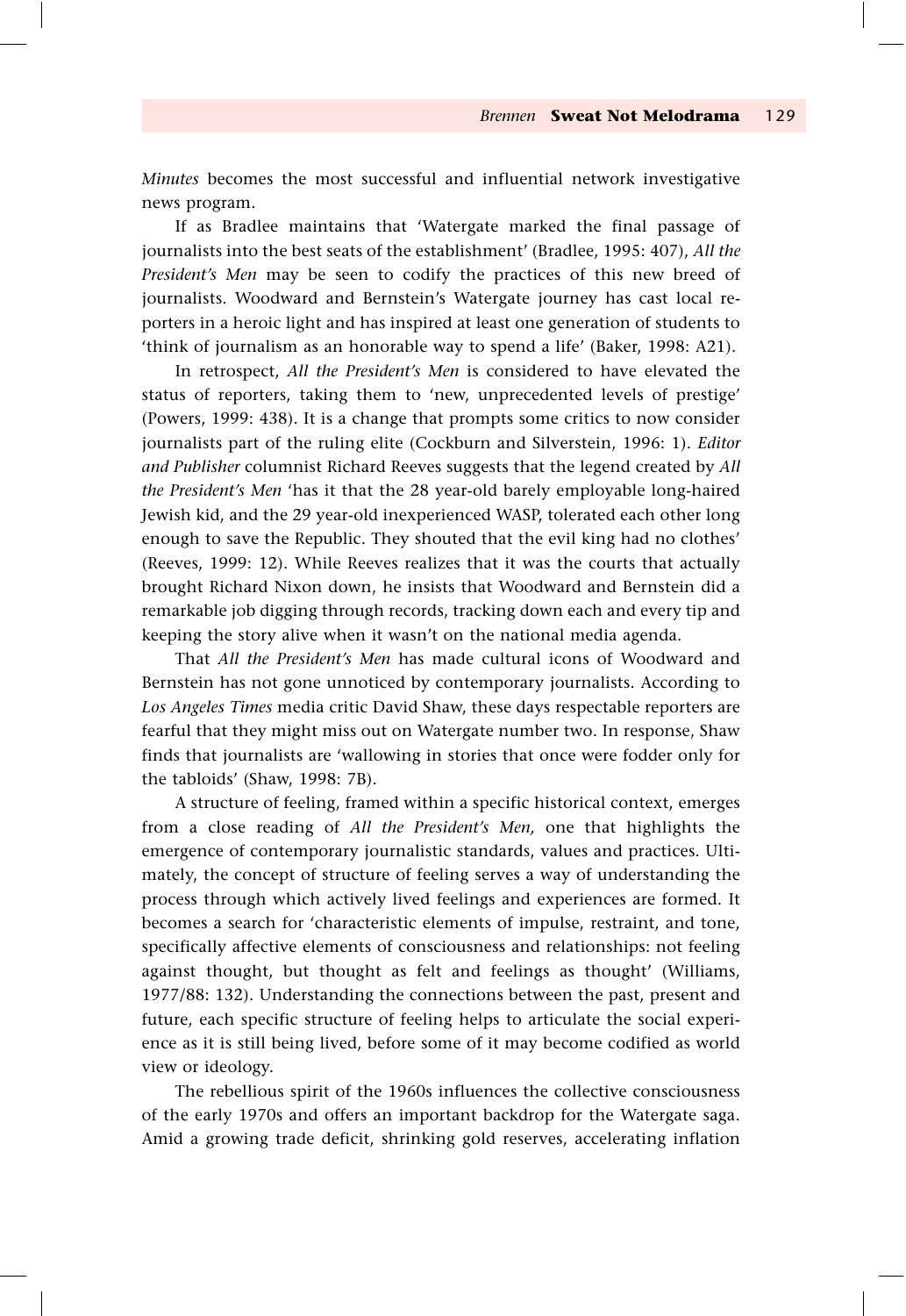and rising unemployment, a credibility gap emerges between American citizens and the government. Political cynicism, anti-establishment uprisings and the growth of the women's and environmental movements help to define the early 1970s. Media competition increases with the growth of television as a news medium in the late 1960s. No longer the predominant news medium, in the early 1970s, daily newspapers respond to financial problems with a series of mergers, buy-outs and joint operating agreements.

In *All the President's Men* the lived experiences of Woodward and Bernstein's tenacity, diligence and determined pursuit of a story – no mater what the consequences – not only describes their Watergate investigation but also illustrates the re-emergence of investigative reporting in American journalism. Uncovering the facts of Watergate becomes a noble quest for Woodward and Bernstein, one that sees the social responsibility function of the press as central to the preservation of a democratic political process and justifies occasional lapses in their ethical behavior. That the Watergate investigation ultimately helps to reinvigorate the public's perception of newspapers as the serious news medium is an interesting outcome also worth considering.

In their Watergate reportage, Woodward and Bernstein maintain traditional understandings of objectivity yet they challenge the existing use of official sources, specifically as they work their investigation from the bottom up, utilizing clerks, secretaries and mid-level administrative aids as a network of sources. They augment the use of anonymous sources by corroborating each charge with at least two other independent sources. The three-source rule begins as a way to enhance the credibility of their Watergate investigation, as a strategy to fight the Nixon administration's efforts to destroy *The Washington Post*. Long before the three-source policy becomes a journalistic norm, in *All the President's Men* a new standard for evidence begins to emerge.

Since its release in 1974, *All the President's Men* has become the seminal text in the study of Watergate. Much of what has become common knowledge about the break-in and the subsequent cover-up does not come from the actual Watergate coverage but instead comes directly from Woodward and Bernstein's recounting of the scandal*.* John Dean's recent reliance on *All the President's Men* in his investigation of Deep Throat once again showcases the role of this book in creating the history of Watergate.

Over the years some of the journalistic practices outlined in *All the President's Men* have become codified as part of the ideology of journalism. Yet, what emerges in this ur-text is a specific structure of feeling, related to the role of journalism in American society. *All the President's Men* taps into the lived experiences, values and meanings of Bernstein and Woodward's Watergate investigation and offers an early vision of what contemporary journalism would soon become.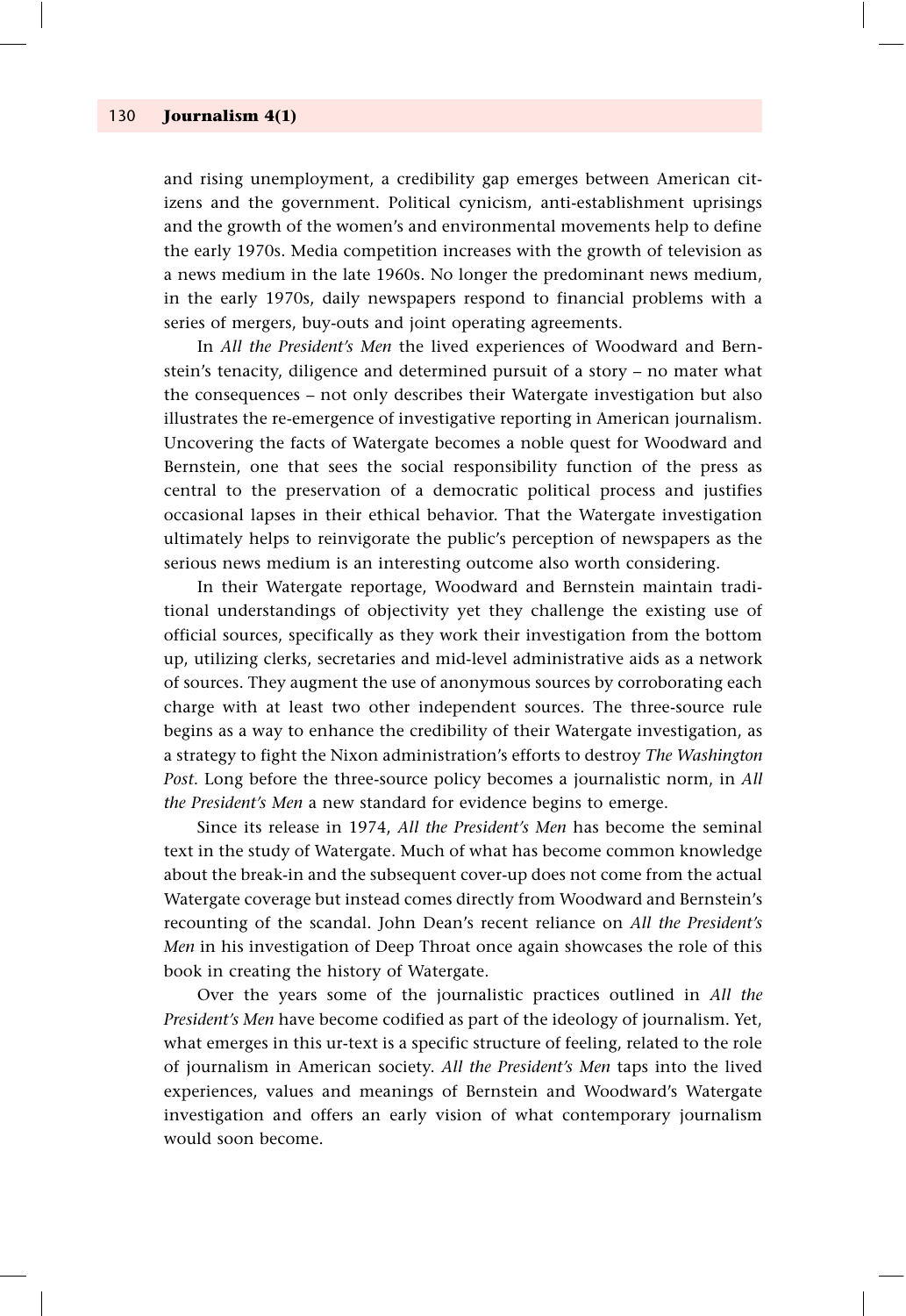# **References**

Baker, Russell (1998) 'Observer: A Shudder of Disgust', *The New York Times* (7 August): A21.

Bennett, Tony, Graham Martin, Colin Mercer, Janet Woollacott, eds (1989) *Culture, Ideology & Social Process: A Reader*. London: Open University Press.

- Bernstein, Carl and Bob Woodward (1974) *All the President's Men.* New York: Simon & Schuster.
- Bradlee, Benjamin (1995) *A Good Life. Newspapers and Other Adventures*. New York: Simon & Schuster.
- Brooks, Brian S., George Kennedy, Daryl R. Moen and Don Ranly (1999) *News Reporting and Writing*, 6th edn. Boston: Bedford/St Martin's.
- Cannon, Lou (1977) *Reporting: An Inside View.* Sacramento: California Journal Press.
- Christians, Clifford, Mark Fackler and Kim Rotzoll (1995) *Media Ethics. Cases & Moral Reasoning,* 4th edn*.* New York: Longman.
- Cockburn, Alexander and Ken Silverstein (1996 ) 'What the Papers Don't Say', *The Observer* (26 May): 1.
- Dean, John (2002) *Unmasking Deep Throat*. E-book available at http://dean.salon. com.

Downie, Leonard, Jr (1976) *The New Muckrakers*. New York: Mentor.

- Eldridge, John and Lizzie Eldridge (1994) *Raymond Williams. Making Connections*. London: Routledge.
- Fedler, Fred, John R. Bender, Lucinda Davenport and Paul E. Kostyu (1997) *Reporting for the Media*, 6th edn. Fort Worth: Harcourt Brace.

Graham, Katharine (1997) *Personal History*. New York: Knopf.

Howard, Anthony (1974 ) 'Morality Stories', *New Statesman* (28 June): 923.

*Irish Times* (1998) 'Media Scope' (18 March): 6.

Just, Ward (1974 ) 'The Bernstein–Woodward Tapes', *Atlantic Monthly* 234(Jul.): 90– 2.

Kearns, Doris (1974) 'A Whodunit Without an Ending. *All the President's Men*', *New York Times Book Review* (9 June): 1–2.

- Killenberg, George M. (1992) *Public Affairs Reporting. Covering the News in the Information Age*. New York: St Martin's.
- Kovach, Bill and Tom Rosenstiel (2001). *The Elements of Journalism. What Newspeople Should Know and the Public Should Expect*. New York: Crown.
- Kurtz, Howard (2002) 'Multiple Tongues; Who Was Watergate's Deep Throat? John Dean Nominates Four Candidates', *The Washington Post* (17 June): C1.

Lukas, J. Anthony. (1974) 'All the President's Men', *Commonweal* (9 August): 436–7.

MacDougall, Curtis D. and Robert D. Reid (1987) *Interpretative Reporting*, 9th edn. New York: Macmillan.

McIntyre, Bryce T. (1991) *Advanced Newsgathering*. New York: Praeger.

Mencher, Melvin (2000) *News Reporting and Writing*, 8th edn. Boston: McGraw Hill.

*Houston Chronicle Interactive* (1997) 'Publishing Industry Benefited from Scandal' (7 June). Available at: Htttp://www.chron.com/content/interactive/special/ watergate/books.html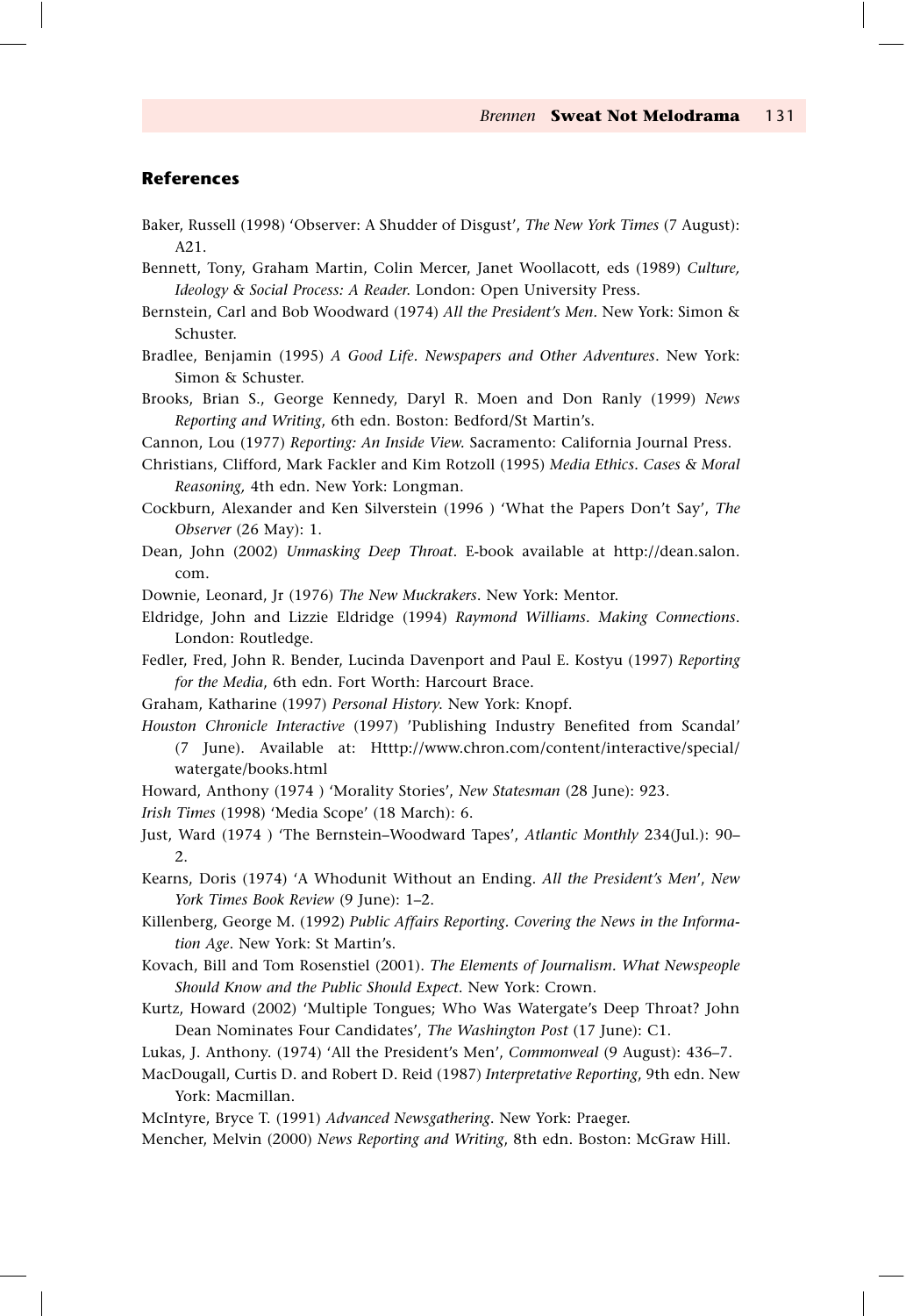- Miller, William Lee (1974) 'Some Notes on Watergate and America', *The Yale Review* 63(3): 321–32.
- Minzesheimer, Bob (1999) '25 Years of Chasing Deep Throat', *USA Today* (24 June): 10D.
- *Newsweek* (1974) 'The Woodstein Papers' (15 April): 79.
- Novak, Robert D. (1974) 'The Burglars and Their Pursuers', *National Review* (19 July): 823–4.
- O'Connor, Alan (1989) 'The Problem of American Cultural Studies', *Critical Studies in Mass Communication* 6(4): 405–13.
- Orr, Leonard (1974 ) 'Elementary, My Dear Woodward', *Ms.* (August): 39–40.
- Powers, William (1999 ) 'Ruling-Class Heroes', *National Journal* (21 August): 438.
- Protess, David L., Fay Lomax Cooke, Jack C. Doppelt, James S. Ettema, Margaret T. Gordon, Donna R. Leff and Peter Miller (1991) *The Journalism of Outrage. Investigative Reporting and Agenda Building in America.* New York: Guilford.
- Reeves, Richard (1999 ) 'Woodward and Bernstein', *Editor and Publisher* (30 October): 12.
- Rich, Carole (1994) *Writing and Reporting News. A Coaching Method*. Belmont, CA: Wadsworth.

Rovere, Richard (1974 ) 'And Nothing But the Truth', *New Yorker* (17 June): 107–8.

- Schorr, Daniel (1974 ) 'Unraveling Watergate', *The Progressive* (Jul.): 41–2.
- Schudson, Michael (1992) *Watergate in American Memory. How We Remember, Forget, and Reconstruct the Past*. New York: Basic Books.
- Shaw, David (1998 ) 'Commentary: Two Impulses Drive the Media: Prurience and Self Preservation. Clinton Story: Afraid of Missing the Next Watergate, They Pretend to Look for a Crime When Sex is all it's About', *Los Angeles Times (*18 February): 7B.
- Shaw, Donald L, Maxwell McCombs and Gerry Keir (1997) *Advanced Reporting. Discovering Patterns in News Events*, 2nd edn. Prospect Heights, IL: Waveland Press.
- Stephens, Mitchell and Gerald Lanson (1986) *Writing and Reporting the News*. New York: Holt, Rinehart and Winston.
- Stepp, Carl Sessions (2000 ) 'Film Dour', *American Journalism Review* 22(Jan.): 56.
- Sutton, Larry (1998) 'Wood–stein Agent Slashes Deep Throat', *New York Daily News* (6 Sept.): 14.
- *Time* (1974) 'Woodstein Meets Deep Throat' (22 April): 55.
- Williams, Raymond (1961) *The Long Revolution*. London: Chatto & Windus.
- Williams, Raymond (1977/1988) *Marxism and Literature*: Oxford: Oxford University Press.
- Williams, Raymond (1981) *Politics and Letters, Interviews With New Left Review*. London: Verso.
- Williams, Raymond (1983) *Writing in Society*. London: Verso.
- Williams, Raymond (1989) *People of the Black Mountains: I The Beginning*. London: Chatto & Windus.
- Williams, Raymond (1990) *People of the Black Mountains: II The Eggs of the Eagle*. London: Chatto & Windus.
- Woodward, Bob (1999) *Shadow*. *Five Presidents and the Legacy of Watergate*. New York: Simon & Schuster.